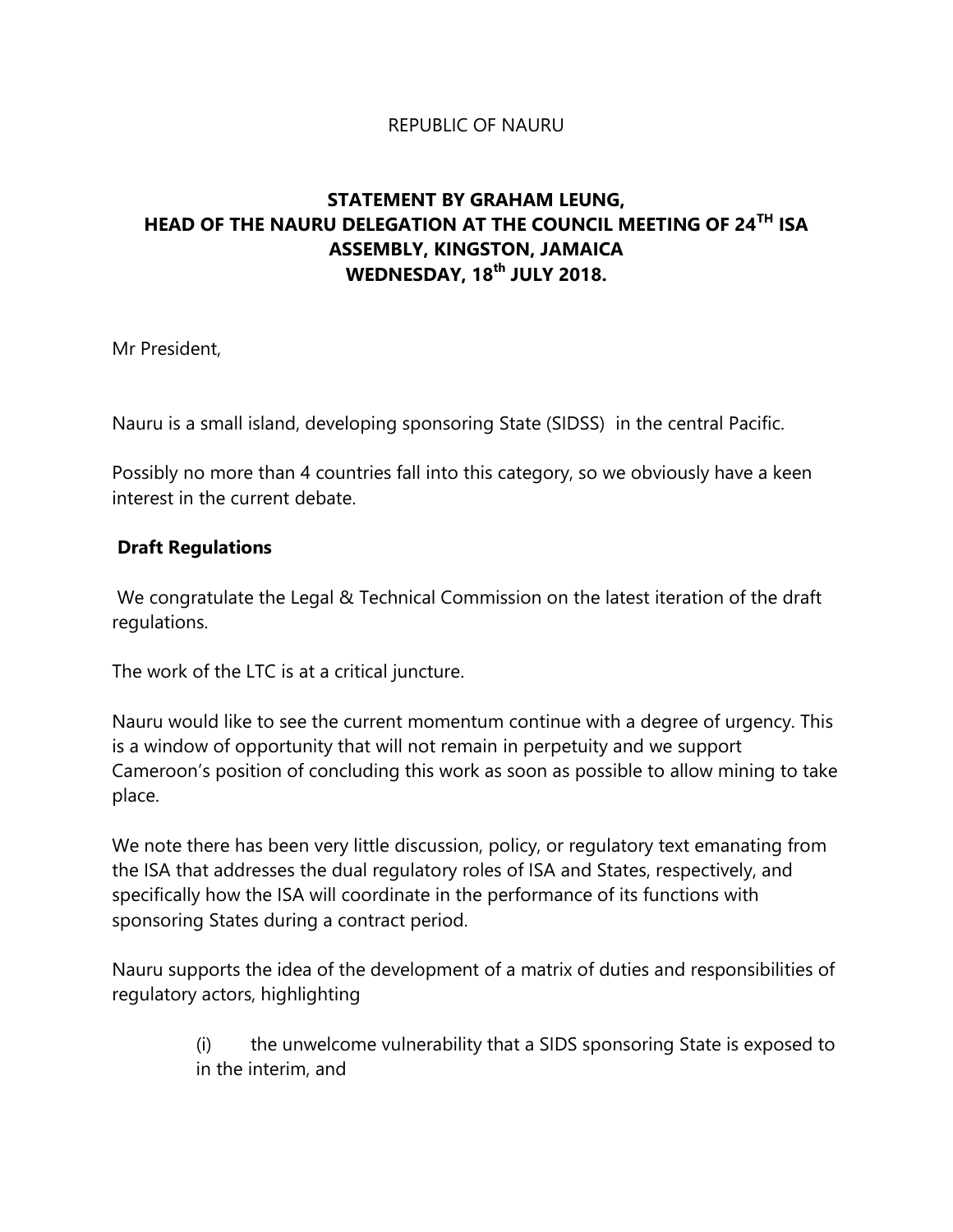(ii) (ii) the difficulty agreeing the text of Regulations when fundamental policy decisions about 'who will do what' remain un-addressed.

(iii) Other aspects relevant to sponsoring States appear to require further consideration in the Regulations. For example, 'effective control' is not defined. In this regard, we support the views of Argentina and the Netherlands on this point, potentially leaving a state's sponsorship status open to challenge. The provisions on change of control, transfer of title, and use of contract as security do not appear to consider the flow-on implications for sponsorship should the event in question lead to a change in the nationality or State of 'effective control' of the contractor.

There are some good sponsoring state laws in place already. Nauru's International Seabed Authority Act, 2015 is one such example. To what extent are these precedents being taken into account in developing the ISA regime? It would be helpful for the ISA to complement, and not undermine, the existing regimes within domestic law.

The Secretary-General's report on sponsoring State laws indicates that the Secretariat will prepare by 2018 "a comparative study of the existing national legislation with a view to deriving common elements therefrom": [https://www.isa.org.jm/document/isba24c13.](https://url.emailprotection.link/?a3Ujk_1c08yVjZo86CypL-EfMK-Wzu2TjH92TMHhKb-ccPtelP3cs06a2mS7ROXDJRA7Z0qWfYQZVVTtSP2J6RA~~)

Nauru requests that this study should also explicitly consider the fit between these domestic laws and the Exploitation Regulations. There is a need to address and highlight any potential gaps or overlaps between the national and proposed international regimes.

We consider that greater efforts are needed to establish an appropriate regulatory framework to attract investment in the Area to enable commercially viable exploitation to take place compatible with the need for environmental sustainability and protection. That framework should be transparent and sensitive to the realities of commercial production and exigencies, without compromising environmental protection. The draft regulations must ensure that the exploitation activities in the Area are carried out in terms of the principle of the Common Heritage of Mankind (CHM) because the Area and its resources are the CHM (Art 136). We support Tonga that these principles need to be operationalized in the regulations.

The draft regulations must give effect to the principle of the CHM in terms of the Convention, more particularly, how fair and equitable benefit sharing will be realized.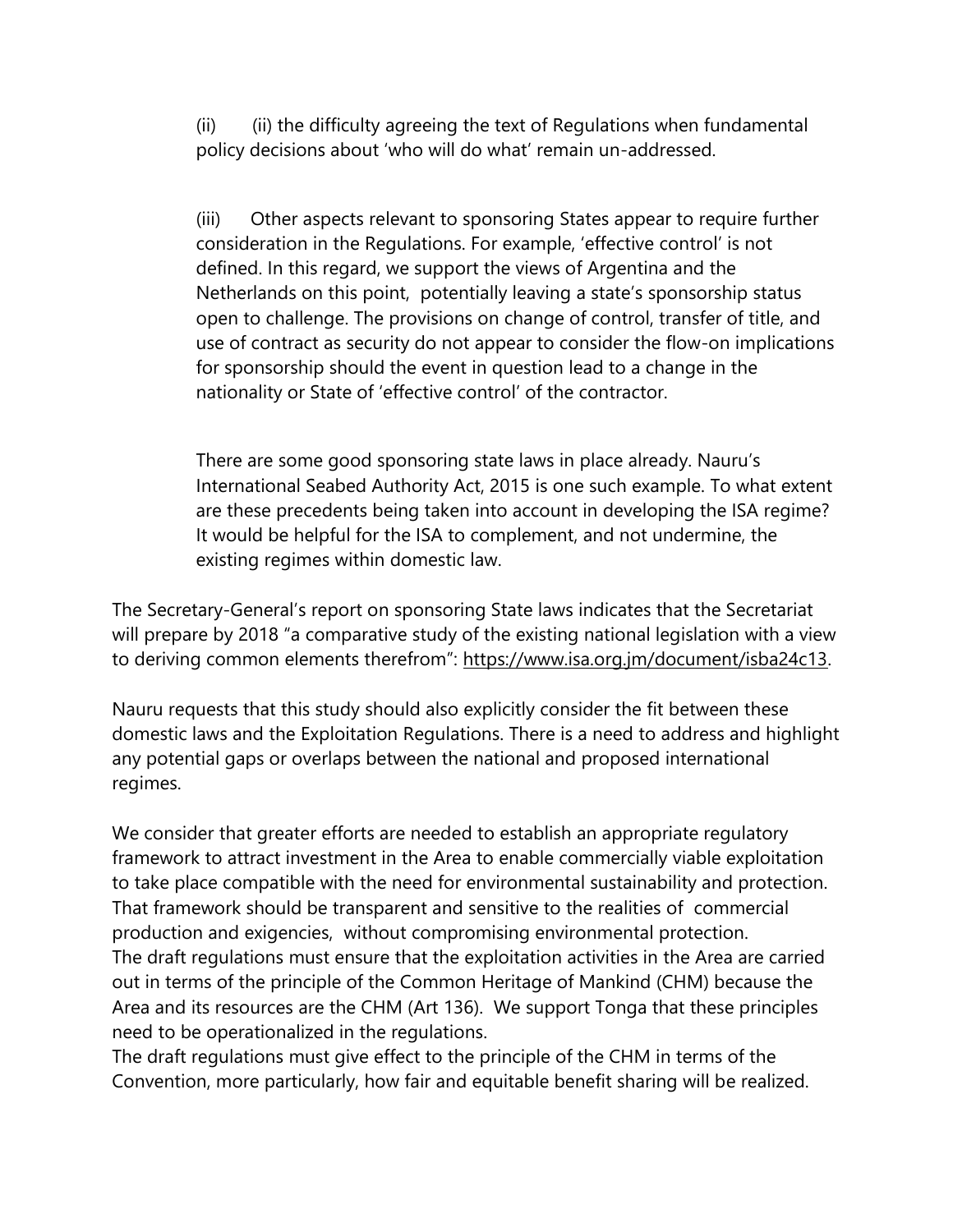We respectfully suggest that there is also a need for a payment mechanism that balances commercial interests with a fair and equitable return to the CHM. This is an obligation under the Convention in accordance with Articles 140(2) and 160, paragraph  $2(f)(i)$ .

Nauru supports developing standards and guidelines in parallel with the regulations to allow for simultaneous adoption.

Finally, the draft regulations should address how the ISA is going to protect developing countries from adverse effects on their economies or on their export earnings resulting from a reduction in the price of an affected mineral, or in the volume of exports of that mineral, to the extent that such reduction is caused by activities in the Area, as provided in articles 150 (h) and 151 of the Convention.

# **Protection of Contractor Rights**

Nauru believes that for this to happen, there must be greater certainty and stability built into the draft Regulations.

As they stand, the Regulations can be changed at will the Authority, removing predictability and certainty. The sanctity of contracts once agreed to must be respected. It will obviously be difficult for investors and a disincentive if such sanctity is undermined. We do not think this is desirable and respectfully suggest that any changes to the Regulations must only apply to existing exploitation contracts by agreement with the Contractor.

As a sponsoring state, we are aware of our obligations and responsibilities as a sovereign nation. We take them seriously. We fully appreciate and accept concerns about environmental protection. At the same time, we recognise that commercial imperatives mean that the process of early adoption of the regulations must be brought to a head sooner than later to allowing exploitation to take place.

It is essential that the Council gives clear guidance to the Legal and Technical Commission on the major policy issues to enable it to complete its technical work and propose a draft Mining Code to the Council for consideration as soon as possible.

Nauru believes that attention should be devoted to filling the current gaps on the environmental requirements, the payment mechanism, and the monitoring and enforcement regime, so that the revised draft can be submitted to stakeholder consultations as a matter of expediency. This is essential to keep the momentum leading to a stable and predictable financial & regulatory framework, permitting continued investment from the private and public sector.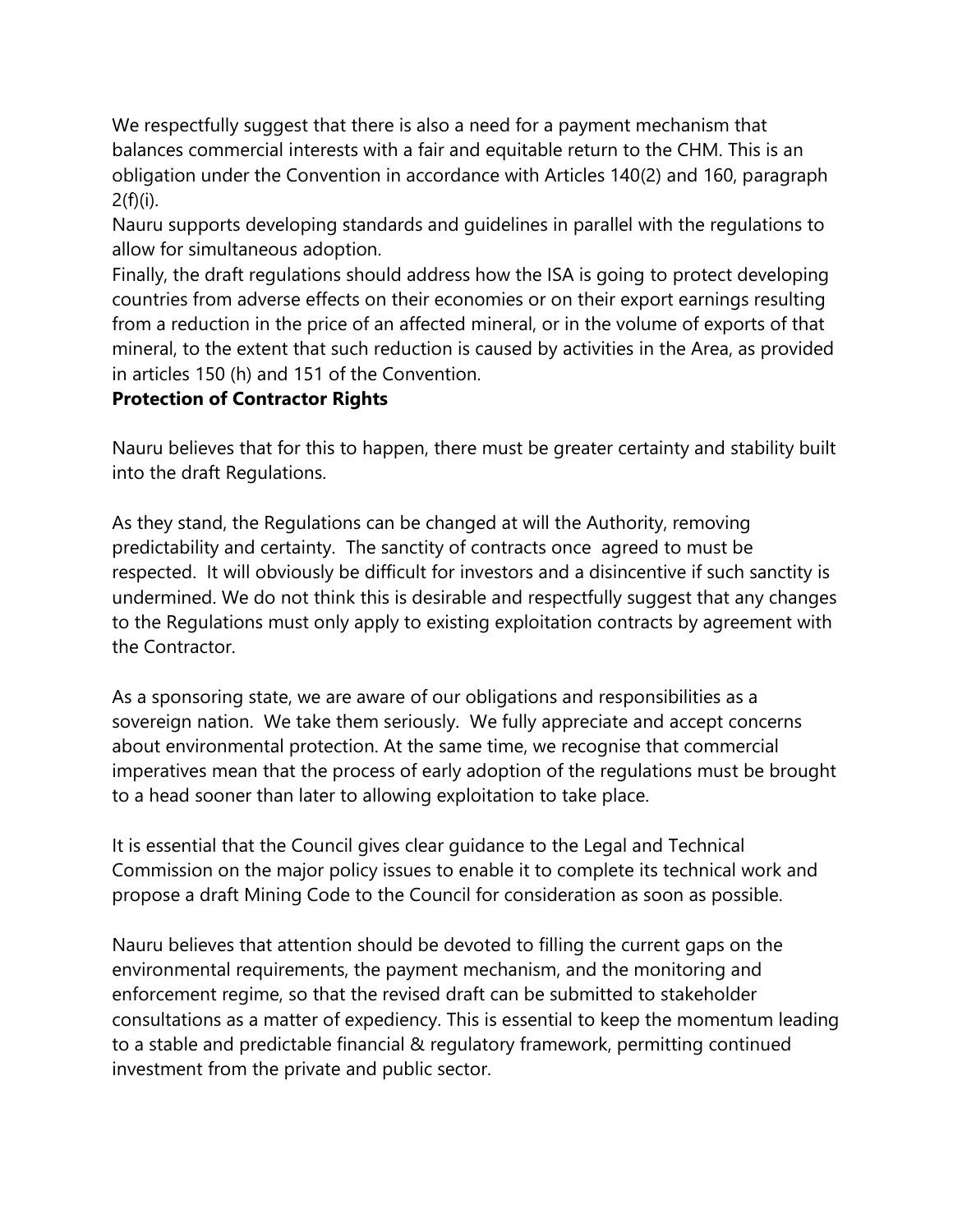**Importance of REMPS (**regional environmental management plans)

Seabed mining, like all mining, will impact the environment.

The Convention requires the ISA to protect the marine environment from these impacts. This will require regional as well as local management measures. Yet the current draft regulations only loosely references regional environmental management plans (REMPs), which are necessary to protect biodiversity and the environment.

There appears to be a sense by various delegations that regulations should require a REMP be in place before mining occurs and should require contractors to comply with REMPs.

# **A process for REMPS**

The ISA has co-sponsored REMP workshops this year for the cobalt crusts in the Western Pacific and for vents around the world. This is a welcome initiative.

However, it is still unclear what the process is for creating REMPs and adopting these plans. The ISA should clearly state what its plan, requirements, and timelines are.

### **Standards and Guidelines**

The regulations currently put a number of contractor obligations under 'standards and guidelines'.

It is still unclear how these standards and guidelines will be developed, which will be binding on contractors, and who will have the ability to initiate reviews of the standards and guidelines. My delegation believes that the ISA should make this clear.

### **Holistic approach to adoption**

It has been suggested in some quarters that decisions could be made on portions of the draft regulations during the current session of the Assembly.

My delegation believes however that given how interconnected the document is, the limited time available for review, and the need for closer analysis, it seems premature to declare consensus on any provisions at this stage.